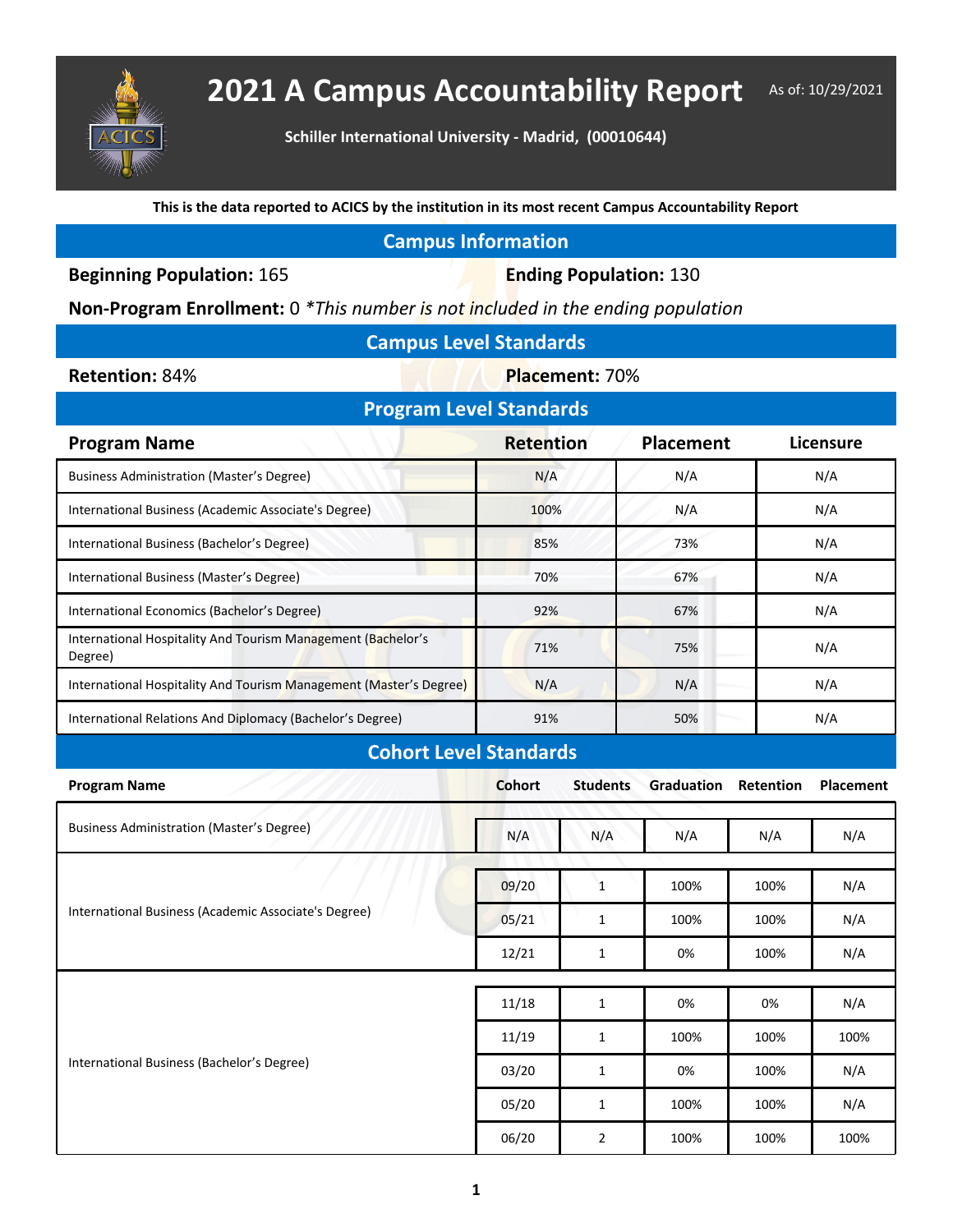| <b>Cohort Level Standards</b>              |        |                         |            |           |           |  |
|--------------------------------------------|--------|-------------------------|------------|-----------|-----------|--|
| <b>Program Name</b>                        | Cohort | <b>Students</b>         | Graduation | Retention | Placement |  |
|                                            | 09/20  | $\overline{2}$          | 100%       | 100%      | 100%      |  |
|                                            | 09/20  | $\mathbf 2$             | $0\%$      | $0\%$     | N/A       |  |
|                                            | 10/20  | $\mathbf 1$             | 100%       | 100%      | 100%      |  |
|                                            | 12/20  | $\mathbf 1$             | 100%       | 100%      | $0\%$     |  |
|                                            | 01/21  | $\mathbf 1$             | 100%       | 100%      | N/A       |  |
|                                            | 02/21  | $\mathbf 1$             | 100%       | 100%      | 100%      |  |
|                                            | 03/21  | $\mathbf{1}$            | 100%       | 100%      | $0\%$     |  |
|                                            | 03/21  | $\sqrt{2}$              | 50%        | 100%      | N/A       |  |
|                                            | 04/21  | $\mathbf 2$             | 50%        | 100%      | $0\%$     |  |
|                                            | 05/21  | $\overline{4}$          | 50%        | 100%      | 100%      |  |
|                                            | 05/21  | $\mathbf 1$             | 100%       | 100%      | N/A       |  |
| International Business (Bachelor's Degree) | 06/21  | $\overline{2}$          | 0%         | 100%      | N/A       |  |
|                                            | 07/21  | $\,1\,$                 | 0%         | $0\%$     | N/A       |  |
|                                            | 11/21  | $\,1\,$                 | 0%         | 100%      | N/A       |  |
|                                            | 01/22  | $\mathbf 1$             | N/A        | 100%      | N/A       |  |
|                                            | 03/22  | $\overline{2}$          | N/A        | 100%      | N/A       |  |
|                                            | 04/22  | $\overline{\mathbf{3}}$ | N/A        | 100%      | N/A       |  |
|                                            | 04/22  | $10\,$                  | N/A        | 80%       | N/A       |  |
|                                            | 05/22  | $\mathbf{1}$            | N/A        | 100%      | 100%      |  |
|                                            | 07/22  | $\boldsymbol{6}$        | N/A        | 100%      | N/A       |  |
|                                            | 07/22  | $\mathbf{1}$            | N/A        | 100%      | N/A       |  |
|                                            | 12/22  | $\mathbf{1}$            | N/A        | 100%      | N/A       |  |
|                                            | 01/23  | $\overline{2}$          | N/A        | 50%       | N/A       |  |
|                                            | 03/23  | $\mathbf{1}$            | N/A        | 100%      | N/A       |  |
|                                            | 04/23  | 32                      | N/A        | 81%       | 100%      |  |
|                                            | 04/23  | $\mathbf{1}$            | N/A        | 100%      | N/A       |  |
|                                            | 05/23  | $\mathbf{2}$            | N/A        | 100%      | N/A       |  |
|                                            | 05/23  | $\mathbf 2$             | N/A        | 100%      | N/A       |  |
|                                            | 06/23  | $\mathbf{1}$            | N/A        | 100%      | N/A       |  |
|                                            | 06/23  | $\mathsf S$             | N/A        | 100%      | N/A       |  |
|                                            | 07/23  | $\overline{4}$          | N/A        | 75%       | N/A       |  |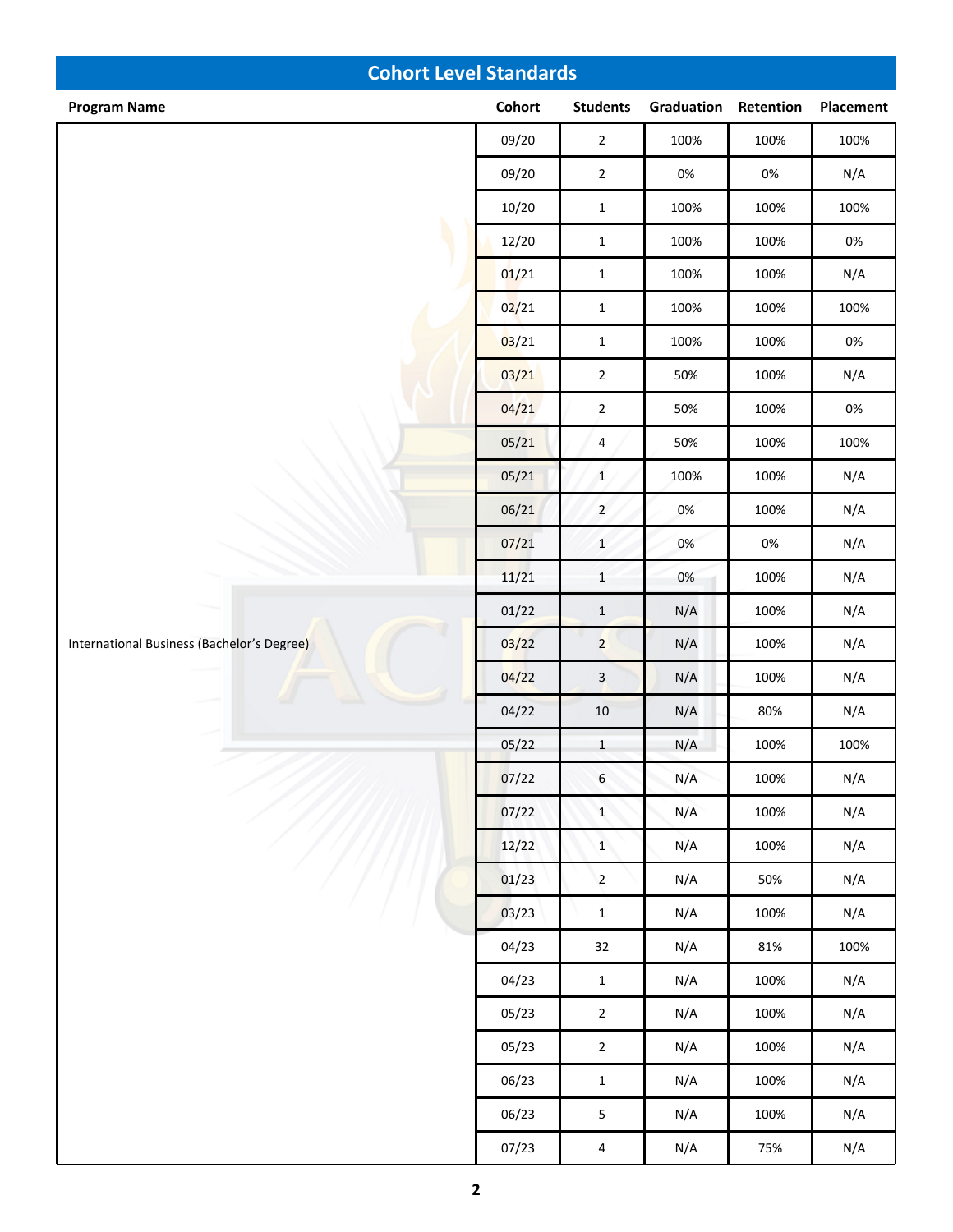| <b>Cohort Level Standards</b>                                           |        |                 |            |           |           |  |
|-------------------------------------------------------------------------|--------|-----------------|------------|-----------|-----------|--|
| <b>Program Name</b>                                                     | Cohort | <b>Students</b> | Graduation | Retention | Placement |  |
|                                                                         | 11/23  | $\mathbf{1}$    | N/A        | 100%      | N/A       |  |
|                                                                         | 12/23  | $\mathbf{1}$    | N/A        | 100%      | N/A       |  |
|                                                                         | 01/24  | $\overline{7}$  | N/A        | 43%       | N/A       |  |
| International Business (Bachelor's Degree)                              | 01/24  | $\overline{7}$  | N/A        | 86%       | N/A       |  |
|                                                                         | 02/24  | $\overline{2}$  | N/A        | 100%      | N/A       |  |
|                                                                         | 03/24  | $\mathbf 2$     | N/A        | 100%      | N/A       |  |
|                                                                         |        |                 |            |           |           |  |
|                                                                         | 01/20  | $\mathbf{1}$    | 0%         | 0%        | N/A       |  |
|                                                                         | 11/20  | $\mathbf 1$     | 100%       | 100%      | N/A       |  |
|                                                                         | 03/21  | $\mathbf 1$     | 0%         | 100%      | N/A       |  |
| International Business (Master's Degree)                                | 05/21  | $\mathbf{3}$    | 100%       | 100%      | 67%       |  |
|                                                                         | 09/21  | $\mathbf{1}$    | 0%         | 0%        | N/A       |  |
|                                                                         | 11/21  | $\mathbf{1}$    | 0%         | 100%      | N/A       |  |
|                                                                         | 04/22  | $\mathbf{1}$    | N/A        | 0%        | N/A       |  |
|                                                                         | 12/22  | $\mathbf{1}$    | N/A        | 100%      | N/A       |  |
|                                                                         | 04/19  | $\mathbf{1}$    | 100%       | 100%      | $0\%$     |  |
|                                                                         | 06/21  | $\mathbf{1}$    | 100%       | 100%      | 100%      |  |
|                                                                         | 10/21  | $\mathbf{1}$    | 100%       | 100%      | 100%      |  |
|                                                                         | 04/22  | $\mathbf{1}$    | N/A        | 100%      | N/A       |  |
|                                                                         | 07/22  | $\mathbf{1}$    | N/A        | 100%      | N/A       |  |
| International Economics (Bachelor's Degree)                             | 10/22  | $\mathbf{1}$    | N/A        | 100%      | N/A       |  |
|                                                                         | 04/23  | $2^{\circ}$     | N/A        | 50%       | N/A       |  |
|                                                                         | 05/23  | $\mathbf{1}$    | N/A        | 100%      | N/A       |  |
|                                                                         | 06/23  | $\mathbf 2$     | N/A        | 100%      | N/A       |  |
|                                                                         | 07/23  | $\mathbf 1$     | N/A        | 100%      | N/A       |  |
|                                                                         | 12/23  | $\mathbf 1$     | N/A        | 100%      | N/A       |  |
|                                                                         |        |                 |            |           |           |  |
|                                                                         | 06/19  | $\mathbf{1}$    | 100%       | 100%      | $0\%$     |  |
| International Hospitality And Tourism Management (Bachelor's<br>Degree) | 02/20  | $\mathbf{1}$    | $0\%$      | $0\%$     | N/A       |  |
|                                                                         | 04/20  | $\mathbf{1}$    | 100%       | 100%      | 100%      |  |
|                                                                         | 09/20  | $\mathbf 1$     | 100%       | 100%      | 100%      |  |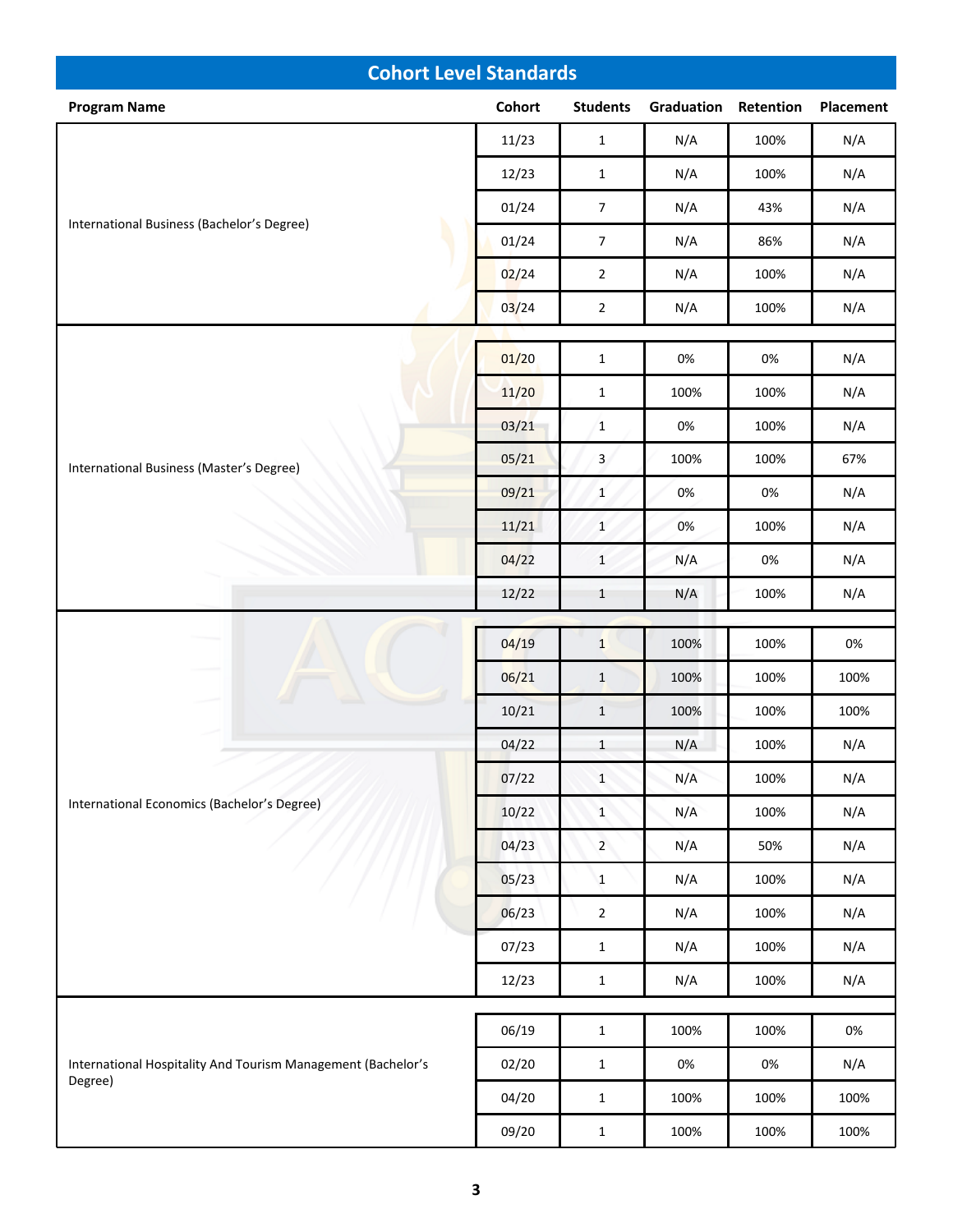| <b>Cohort Level Standards</b>                                           |               |                  |            |           |                  |  |
|-------------------------------------------------------------------------|---------------|------------------|------------|-----------|------------------|--|
| <b>Program Name</b>                                                     | <b>Cohort</b> | <b>Students</b>  | Graduation | Retention | <b>Placement</b> |  |
|                                                                         | 02/21         | $\mathbf{1}$     | 100%       | 100%      | 100%             |  |
|                                                                         | 03/21         | $\mathbf{1}$     | 0%         | 100%      | N/A              |  |
|                                                                         | 05/21         | $\mathbf 1$      | 0%         | 100%      | N/A              |  |
|                                                                         | 04/22         | $\mathbf 2$      | N/A        | 100%      | N/A              |  |
|                                                                         | 04/22         | 3                | N/A        | 67%       | N/A              |  |
|                                                                         | 09/22         | $\mathbf{1}$     | N/A        | 0%        | N/A              |  |
| International Hospitality And Tourism Management (Bachelor's<br>Degree) | 04/23         | 3                | N/A        | 100%      | N/A              |  |
|                                                                         | 05/23         | $\mathbf 1$      | N/A        | 0%        | N/A              |  |
|                                                                         | 06/23         | $\mathbf 1$      | N/A        | 100%      | N/A              |  |
|                                                                         | 10/23         | 3                | N/A        | 67%       | N/A              |  |
|                                                                         | 11/23         | $\mathbf 1$      | N/A        | 100%      | N/A              |  |
|                                                                         | 12/23         | $\mathbf{1}$     | N/A        | 0%        | N/A              |  |
|                                                                         | 01/24         | $\mathbf 1$      | N/A        | 0%        | N/A              |  |
| International Hospitality And Tourism Management (Master's Degree)      | N/A           | N/A              | N/A        | N/A       | N/A              |  |
|                                                                         | 08/19         | $\mathbf{1}$     | 100%       | 100%      | $0\%$            |  |
|                                                                         | 03/20         | $\mathbf{1}$     | 100%       | 100%      | N/A              |  |
|                                                                         | 04/20         | $\mathbf 1$      | $0\%$      | 100%      | N/A              |  |
|                                                                         | 07/20         | $\,1\,$          | 100%       | 100%      | N/A              |  |
|                                                                         | 12/20         | $\overline{2}$   | 50%        | 100%      | 100%             |  |
|                                                                         | 04/21         | $\mathbf{1}$     | 0%         | 100%      | N/A              |  |
|                                                                         | 04/21         | $2^{\circ}$      | 50%        | 100%      | N/A              |  |
| International Relations And Diplomacy (Bachelor's Degree)               | 06/21         | $\mathbf{1}$     | 100%       | 100%      | N/A              |  |
|                                                                         | 08/21         | $\mathbf{1}$     | 0%         | $0\%$     | N/A              |  |
|                                                                         | 10/21         | $\mathbf{1}$     | 100%       | 100%      | N/A              |  |
|                                                                         | 12/21         | $\mathbf{1}$     | 0%         | 100%      | N/A              |  |
|                                                                         | 03/22         | $\overline{2}$   | N/A        | 50%       | N/A              |  |
|                                                                         | 04/22         | $\boldsymbol{6}$ | N/A        | 100%      | N/A              |  |
|                                                                         | 06/22         | $\mathbf{1}$     | N/A        | 100%      | N/A              |  |
|                                                                         | 09/22         | $\overline{2}$   | N/A        | 100%      | N/A              |  |
|                                                                         | 10/22         | $\overline{2}$   | N/A        | 50%       | N/A              |  |